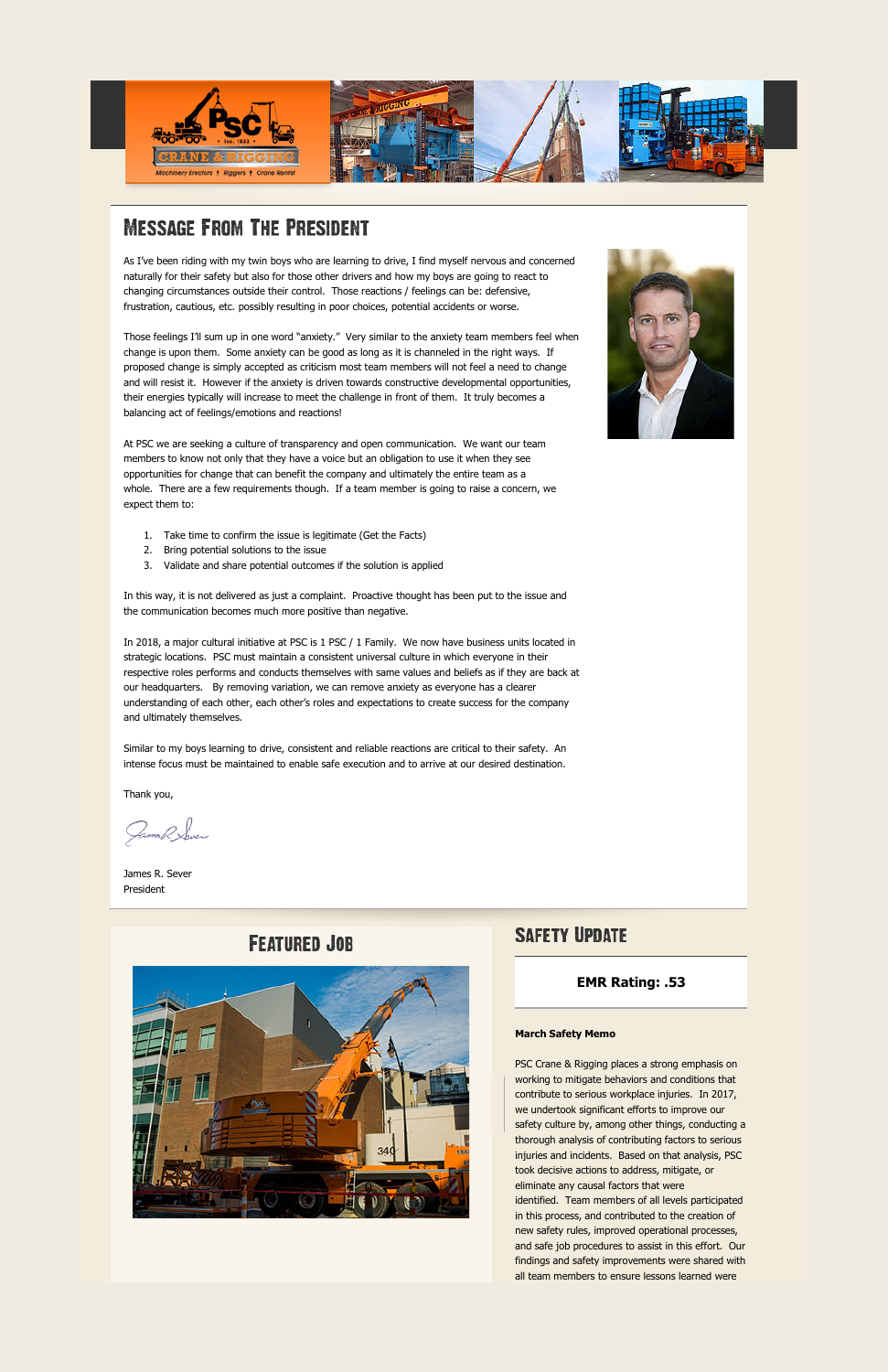

PSC puts to the test our new Liebherr 300 Ton Hydraulic All-Terrain Crane utilized in replacing air handling units for one of our mechanical contractors at a hospital located in downtown Columbus, OH. Our client had a tight turn-around schedule which required work to take place around the clock in order to meet the demands of the Hospital's Critical Care Unit. PSC's well planned and executed project leads to a very satisfied customer and end client.

# **CONTACT US**

understood and implemented throughout all company operations.

In 2018, as part of PSC's commitment to continuous improvement, we will be tracking our leading indicators that allow for a closer analysis of incidents in order to enhance our risk prevention and mitigation processes. We will continually evaluate our learning process to effectively translate our findings or information received into action. We will also continue to provide team members with the knowledge and tools to execute each work activity safely, and strive to prevent all accidents, injuries, and occupational illnesses through the active participation of every employee, and their commitment of working "Safe Today".

**[» learn more about safety](http://pscind.com/index.php?option=com_jlinks&controller=redirect&link=jnews5hu78gzq1&lktype=jnewsmail&subsid=5892)**

# **WHAT'S NEW?**

| <b>National:</b>   |              |                |
|--------------------|--------------|----------------|
| <b>Randy Sever</b> | 937.606.0121 | 出版             |
| A.J. Bush          | 937.606.0126 | $=$ $^{\circ}$ |
| <b>Columbus:</b>   |              |                |
| <b>Derrick Fry</b> | 937.418.8682 | $\equiv 0$     |
| Dayton/Lima:       |              |                |
| <b>Ryan Scheib</b> | 937.570.1912 | $=$            |



**©2017 PSC Crane & Rigging, All rights reserved. Ohio Offices: Columbus • Dayton • Piqua Serving the entire USA, Mexico and Canada tel: (888)-778-3632 | email[: news@pscind.com](mailto:news@pscind.com)**

> Visit our website: **[http://www.pscind.com](http://pscind.com/index.php?option=com_jlinks&controller=redirect&link=jnews5hu78gzq&lktype=jnewsmail&subsid=5892)**



#### **PSC Continues to Invest in Innovation**

Consistent with recent history, PSC has chosen to invest in top of the line equipment to ensure safe and efficient project completion. The newest addition to the equipment fleet is a 900 Ton J&R Lift & Lock Gantry system. This is yet another tool in the vast arsenal and will be utilized on multiple upcoming projects.

#### **[» read more news](http://pscind.com/index.php?option=com_jlinks&controller=redirect&link=jnews5hu78gzq2&lktype=jnewsmail&subsid=5892)**